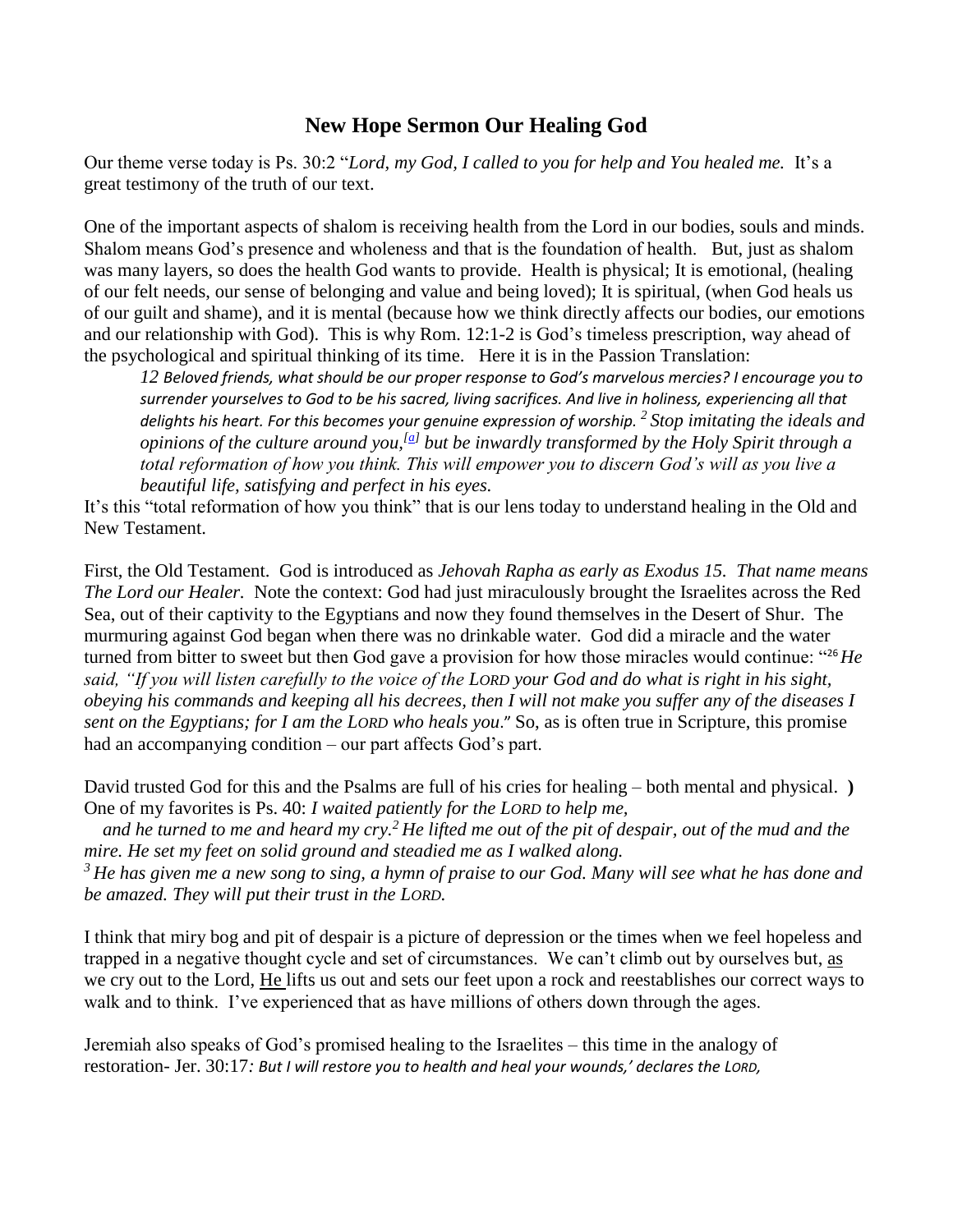*'because you are called an outcast, Zion for whom no one cares.'* Notice the promised healing is both physical and emotional. The wounds of rejection and shame need healing.

But then we come to Jesus's healing ministry. George Malone notes: "Nearly 1/5<sup>th</sup> of the entire Gospels is devoted to Jesus' healing and the discussions occasioned by it…Forty-one distinct instances of mental and physical healing are recorded in the four Gospels, but this by no means represents the total. Many of these references summarize the healings of large numbers of persons." (George Malone, Those Controversial Gifts, IVP, 1983, p. 1070). In most instances Jesus' healing was holistic – healing the body, the emotions, the spirit and the mind and it arose not only out of compassion but as an evidence of God's anointing on him, confirming his message with signs and wonders.

I was interested to see how James Moore, in his book *Healing Where It Hurts,* describes Jesus' healing of the two Emmaus disciples after Christ's crucifixion. He names them as Cleopas and Simon and pictures them with "a stress-fractured spirit… disappointed, disillusioned, defeated and heartbroken...Their hopes for the future have been dashed" and they are returning home weary and walking wounded. "But, he adds, "that's not the end of the story. No! The risen Lord comes to them. He walks with them. He talks with them. He opens the scriptures to them. He breaks bread with then – and as they experience the resurrected Christ, look what happens – they too are resurrected! They are healed! They find new life! And they rush – no more trudging, no more limping – they run back to Jerusalem to share the good news with the other disciples….So we learn 3 lessons from that story:

- 1. Jesus comes to us in a special way when we are hurting.
- 2. Jesus has the power to heal our hurts
- 3. He gives us His resurrection life."(j. Moore, Abingdon Press, 2008, pp. 9-10, 12.)

And I would add a fourth lesson: because they welcomed His presence and believed Him,they received His healing.

This is a very brief summary of some O.T. and N.T. highlights on healing. From these scripture passages let me offer four applications, beloved:

First, Christ's healing is critical because so many are walking wounded. The depression statistics alone for millennials are very sobering:

[The National Survey on Drug Use and Health](https://nsduhweb.rti.org/respweb/homepage.cfm) surveyed over 600,000 American youth and young adults and found:

-From 2009 to 2017, major depression among 20-21-year-olds more than doubled, rising from 7 percent to 15 percent.

-Depression surged 69 percent among 16-17-year-olds.

-Serious psychological distress, which includes feelings of anxiety and hopelessness, jumped 71 percent among 18-25-year-olds from 2008 to 2017.

-Twice as many 22-23-year-olds attempted suicide in 2017 compared with 2008, and 55 percent more had suicidal thoughts. The increases were more pronounced among girls and young women. Suicide also jumped during the period. For example, the suicide rate among 18-19-year-olds climbed 56 percent from 2008 to 2017.

-By 2017, one out of five 12-17-year-old girls had experienced major depression in the previous year.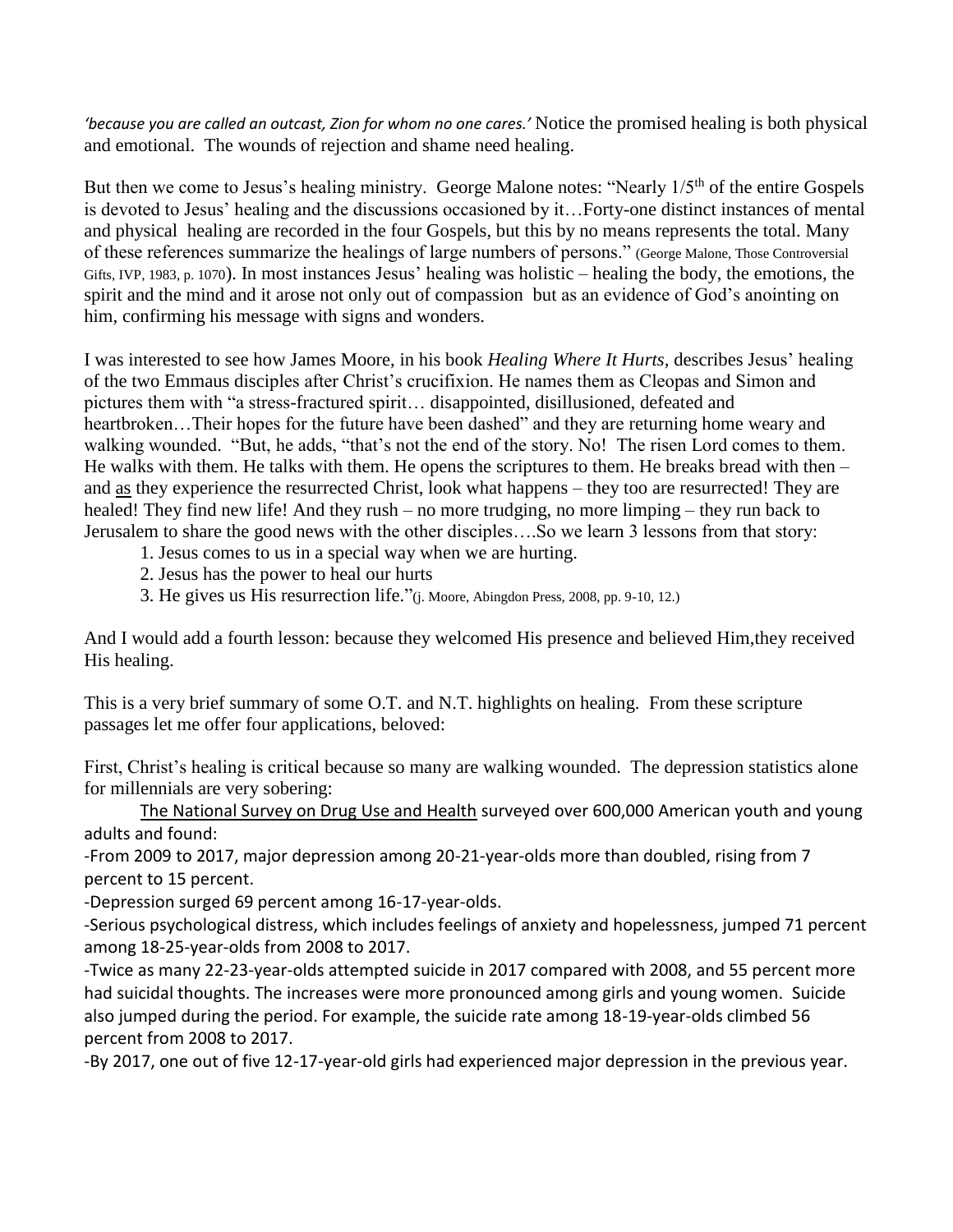-Other behaviors related to depression have also increased, [including emergency department](https://jamanetwork.com/journals/jama/fullarticle/2664031)  [admissions for self-harm,](https://jamanetwork.com/journals/jama/fullarticle/2664031) such as cutting, as well as hospital admissions for suicidal thoughts and [suicide attempts.](https://pediatrics.aappublications.org/content/141/6/e20172426) Jean Twenge, "The Mental Health Crisis Among America's Youth is Real—and Staggering," IFStudies.org (3-18-19) Another study reported that nearly a third of all university students (not just those who seek counseling) reported that in the last 12 months they've been so depressed that it's difficult to function. (The American College Counseling association 2010)

So God's healing is a message this generation needs to hear. I like this poem which describes God's work in healing: (see graphic) This is what God's healing touch looks like – God restores, comforts, recreates, and puts us back together when we feel broken beyond repair. Shalom is God's wholeness that He brings when He puts us back together – and as Ps. 40 says "*sets our feet on a rock, establishes our goings and puts a new song in our mouth of praise to our God"* – Jehovah Rapha.

Second, Jesus sent the **(pp.)**Holy Spirit after his ascension so His followers can duplicate His healing around the world. His is the Breath of God "like a fresh wind that renews us. Frail and weak as we are, we have hope. We find



healing". The many examples of the Holy Spirit's work in healing are another whole sermon !:)

Third, the Apostle Paul lists the gift of healing as one of the spiritual gifts in I Cor. 12. But in that list the word "healing" used there is actually plural – "healings," indicating the many different ways God enables His people to bring others into wholeness physically, emotionally mentally and/or spiritually. Our Sam has healing prayer gifts and that is why we have a healing service once a month. This is a vital part of maintaining a healthy community of faith.

And #4: **(pp.)** Scripture is clear – God can heal – whether a disease, an infirmity, a broken heart, but we have a part to play: you have to give him all the pieces. That means you have to surrender all the issues that may be the cause of our sickness or the obstacles to our faith to receive Christ's healing. When Jesus is Lord, healing is part of His gift to those who choose to live under His Lordship day by day.